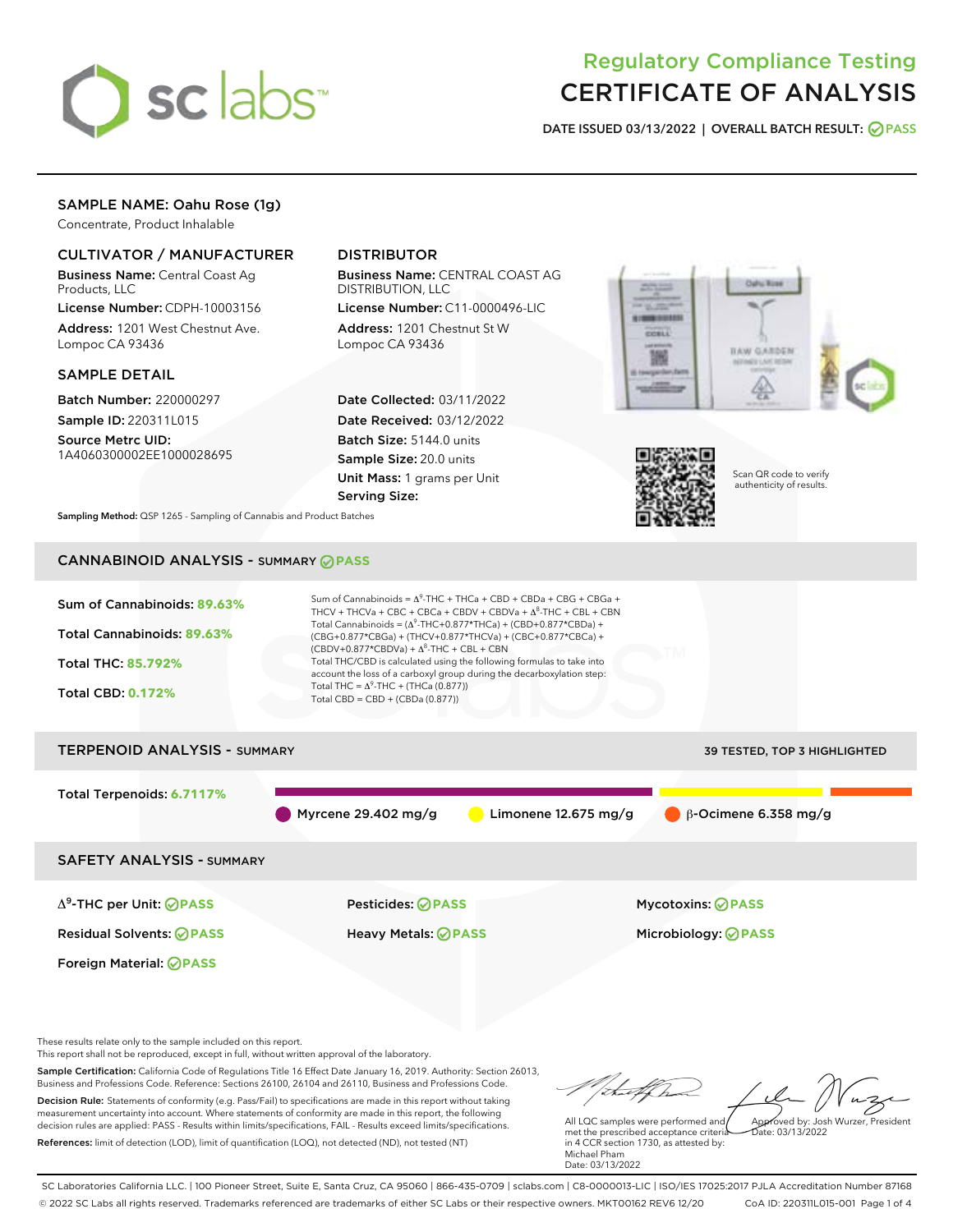



OAHU ROSE (1G) | DATE ISSUED 03/13/2022 | OVERALL BATCH RESULT: @ PASS

#### CANNABINOID TEST RESULTS - 03/12/2022 2 PASS

Tested by high-performance liquid chromatography with diode-array detection (HPLC-DAD). **Method:** QSP 1157 - Analysis of Cannabinoids by HPLC-DAD

#### TOTAL CANNABINOIDS: **89.63%**

Total Cannabinoids (Total THC) + (Total CBD) + (Total CBG) + (Total THCV) + (Total CBC) +  $(Total CBDV) +  $\Delta^8$ -THC + CBL + CBN$ 

TOTAL THC: **85.792%** Total THC (Δ<sup>9</sup> -THC+0.877\*THCa)

TOTAL CBD: **0.172%**

Total CBD (CBD+0.877\*CBDa)

TOTAL CBG: 2.72% Total CBG (CBG+0.877\*CBGa)

TOTAL THCV: 0.75% Total THCV (THCV+0.877\*THCVa)

TOTAL CBC: ND Total CBC (CBC+0.877\*CBCa)

TOTAL CBDV: ND Total CBDV (CBDV+0.877\*CBDVa)

| <b>COMPOUND</b>  | LOD/LOQ<br>(mg/g)          | <b>MEASUREMENT</b><br><b>UNCERTAINTY</b><br>(mg/g) | <b>RESULT</b><br>(mg/g) | <b>RESULT</b><br>(%) |
|------------------|----------------------------|----------------------------------------------------|-------------------------|----------------------|
| $\Lambda^9$ -THC | 0.06 / 0.26                | ±22.992                                            | 857.92                  | 85.792               |
| <b>CBG</b>       | 0.06/0.19                  | ±0.835                                             | 27.20                   | 2.720                |
| <b>THCV</b>      | 0.1 / 0.2                  | ±0.29                                              | 7.5                     | 0.75                 |
| <b>CBN</b>       | 0.1/0.3                    | ±0.10                                              | 2.0                     | 0.20                 |
| <b>CBD</b>       | 0.07/0.29                  | ±0.062                                             | 1.72                    | 0.172                |
| $\Delta^8$ -THC  | 0.1 / 0.4                  | N/A                                                | <b>ND</b>               | <b>ND</b>            |
| <b>THCa</b>      | 0.05/0.14                  | N/A                                                | <b>ND</b>               | <b>ND</b>            |
| <b>THCVa</b>     | 0.07/0.20                  | N/A                                                | <b>ND</b>               | <b>ND</b>            |
| <b>CBDa</b>      | 0.02/0.19                  | N/A                                                | <b>ND</b>               | <b>ND</b>            |
| <b>CBDV</b>      | 0.04 / 0.15                | N/A                                                | <b>ND</b>               | <b>ND</b>            |
| <b>CBDVa</b>     | 0.03/0.53                  | N/A                                                | <b>ND</b>               | <b>ND</b>            |
| <b>CBGa</b>      | 0.1/0.2                    | N/A                                                | <b>ND</b>               | <b>ND</b>            |
| <b>CBL</b>       | 0.06 / 0.24                | N/A                                                | <b>ND</b>               | <b>ND</b>            |
| <b>CBC</b>       | 0.2 / 0.5                  | N/A                                                | <b>ND</b>               | <b>ND</b>            |
| <b>CBCa</b>      | 0.07/0.28                  | N/A                                                | <b>ND</b>               | <b>ND</b>            |
|                  | <b>SUM OF CANNABINOIDS</b> |                                                    | 896.3 mg/g              | 89.63%               |

#### **UNIT MASS: 1 grams per Unit**

| $\Delta^9$ -THC per Unit               | 1100 per-package limit | 857.92 mg/unit | <b>PASS</b> |
|----------------------------------------|------------------------|----------------|-------------|
| <b>Total THC per Unit</b>              |                        | 857.92 mg/unit |             |
| <b>CBD per Unit</b>                    |                        | $1.72$ mg/unit |             |
| <b>Total CBD per Unit</b>              |                        | $1.72$ mg/unit |             |
| <b>Sum of Cannabinoids</b><br>per Unit |                        | 896.3 mg/unit  |             |
| <b>Total Cannabinoids</b><br>per Unit  |                        | 896.3 mg/unit  |             |

#### TERPENOID TEST RESULTS - 03/13/2022

Terpene analysis utilizing gas chromatography-flame ionization detection (GC-FID). **Method:** QSP 1192 - Analysis of Terpenoids by GC-FID

| <b>COMPOUND</b>         | LOD/LOQ<br>(mg/g) | <b>MEASUREMENT</b><br><b>UNCERTAINTY</b><br>(mg/g) | <b>RESULT</b><br>(mg/g)                         | <b>RESULT</b><br>(%) |
|-------------------------|-------------------|----------------------------------------------------|-------------------------------------------------|----------------------|
| <b>Myrcene</b>          | 0.008 / 0.025     | ±0.2940                                            | 29.402                                          | 2.9402               |
| Limonene                | 0.005 / 0.016     | ±0.1407                                            | 12.675                                          | 1.2675               |
| <b>B-Ocimene</b>        | 0.006 / 0.020     | ±0.1590                                            | 6.358                                           | 0.6358               |
| β-Caryophyllene         | 0.004 / 0.012     | ±0.1502                                            | 5.421                                           | 0.5421               |
| $\alpha$ -Pinene        | 0.005 / 0.017     | ±0.0248                                            | 3.702                                           | 0.3702               |
| β-Pinene                | 0.004 / 0.014     | ±0.0221                                            | 2.485                                           | 0.2485               |
| Linalool                | 0.009 / 0.032     | ±0.0628                                            | 2.120                                           | 0.2120               |
| $\alpha$ -Humulene      | 0.009/0.029       | ±0.0328                                            | 1.314                                           | 0.1314               |
| Fenchol                 | 0.010 / 0.034     | ±0.0244                                            | 0.810                                           | 0.0810               |
| Terpineol               | 0.009 / 0.031     | ±0.0261                                            | 0.546                                           | 0.0546               |
| trans-β-Farnesene       | 0.008 / 0.025     | ±0.0127                                            | 0.459                                           | 0.0459               |
| Terpinolene             | 0.008 / 0.026     | ±0.0066                                            | 0.415                                           | 0.0415               |
| Valencene               | 0.009 / 0.030     | ±0.0219                                            | 0.409                                           | 0.0409               |
| Camphene                | 0.005 / 0.015     | ±0.0022                                            | 0.247                                           | 0.0247               |
| <b>Borneol</b>          | 0.005 / 0.016     | ±0.0049                                            | 0.151                                           | 0.0151               |
| Nerolidol               | 0.006 / 0.019     | ±0.0051                                            | 0.105                                           | 0.0105               |
| $\alpha$ -Bisabolol     | 0.008 / 0.026     | ±0.0044                                            | 0.105                                           | 0.0105               |
| Fenchone                | 0.009 / 0.028     | ±0.0020                                            | 0.088                                           | 0.0088               |
| Guaiol                  | 0.009 / 0.030     | ±0.0027                                            | 0.073                                           | 0.0073               |
| Caryophyllene<br>Oxide  | 0.010 / 0.033     | ±0.0025                                            | 0.069                                           | 0.0069               |
| Citronellol             | 0.003 / 0.010     | ±0.0015                                            | 0.039                                           | 0.0039               |
| $\gamma$ -Terpinene     | 0.006 / 0.018     | ±0.0004                                            | 0.031                                           | 0.0031               |
| Geraniol                | 0.002 / 0.007     | ±0.0010                                            | 0.029                                           | 0.0029               |
| $\alpha$ -Terpinene     | 0.005 / 0.017     | ±0.0003                                            | 0.024                                           | 0.0024               |
| $\alpha$ -Phellandrene  | 0.006 / 0.020     | ±0.0002                                            | 0.020                                           | 0.0020               |
| Eucalyptol              | 0.006 / 0.018     | ±0.0004                                            | 0.020                                           | 0.0020               |
| Sabinene                | 0.004 / 0.014     | N/A                                                | <loq< th=""><th><loq< th=""></loq<></th></loq<> | <loq< th=""></loq<>  |
| $\Delta^3$ -Carene      | 0.005 / 0.018     | N/A                                                | <loq< th=""><th><loq< th=""></loq<></th></loq<> | <loq< th=""></loq<>  |
| p-Cymene                | 0.005 / 0.016     | N/A                                                | <loq< th=""><th><loq< th=""></loq<></th></loq<> | <loq< th=""></loq<>  |
| Sabinene Hydrate        | 0.006 / 0.022     | N/A                                                | <loq< th=""><th><loq< th=""></loq<></th></loq<> | <loq< th=""></loq<>  |
| Isoborneol              | 0.004 / 0.012     | N/A                                                | <loq< th=""><th><loq< th=""></loq<></th></loq<> | <loq< th=""></loq<>  |
| Nerol                   | 0.003 / 0.011     | N/A                                                | <loq< th=""><th><loq< th=""></loq<></th></loq<> | <loq< th=""></loq<>  |
| Isopulegol              | 0.005 / 0.016     | N/A                                                | <b>ND</b>                                       | <b>ND</b>            |
| Camphor                 | 0.006 / 0.019     | N/A                                                | <b>ND</b>                                       | <b>ND</b>            |
| Menthol                 | 0.008 / 0.025     | N/A                                                | ND                                              | ND                   |
| Pulegone                | 0.003 / 0.011     | N/A                                                | <b>ND</b>                                       | ND                   |
| <b>Geranyl Acetate</b>  | 0.004 / 0.014     | N/A                                                | <b>ND</b>                                       | ND                   |
| $\alpha$ -Cedrene       | 0.005 / 0.016     | N/A                                                | ND                                              | ND                   |
| Cedrol                  | 0.008 / 0.027     | N/A                                                | <b>ND</b>                                       | ND                   |
| <b>TOTAL TERPENOIDS</b> |                   |                                                    | 67.117 mg/g                                     | 6.7117%              |

SC Laboratories California LLC. | 100 Pioneer Street, Suite E, Santa Cruz, CA 95060 | 866-435-0709 | sclabs.com | C8-0000013-LIC | ISO/IES 17025:2017 PJLA Accreditation Number 87168 © 2022 SC Labs all rights reserved. Trademarks referenced are trademarks of either SC Labs or their respective owners. MKT00162 REV6 12/20 CoA ID: 220311L015-001 Page 2 of 4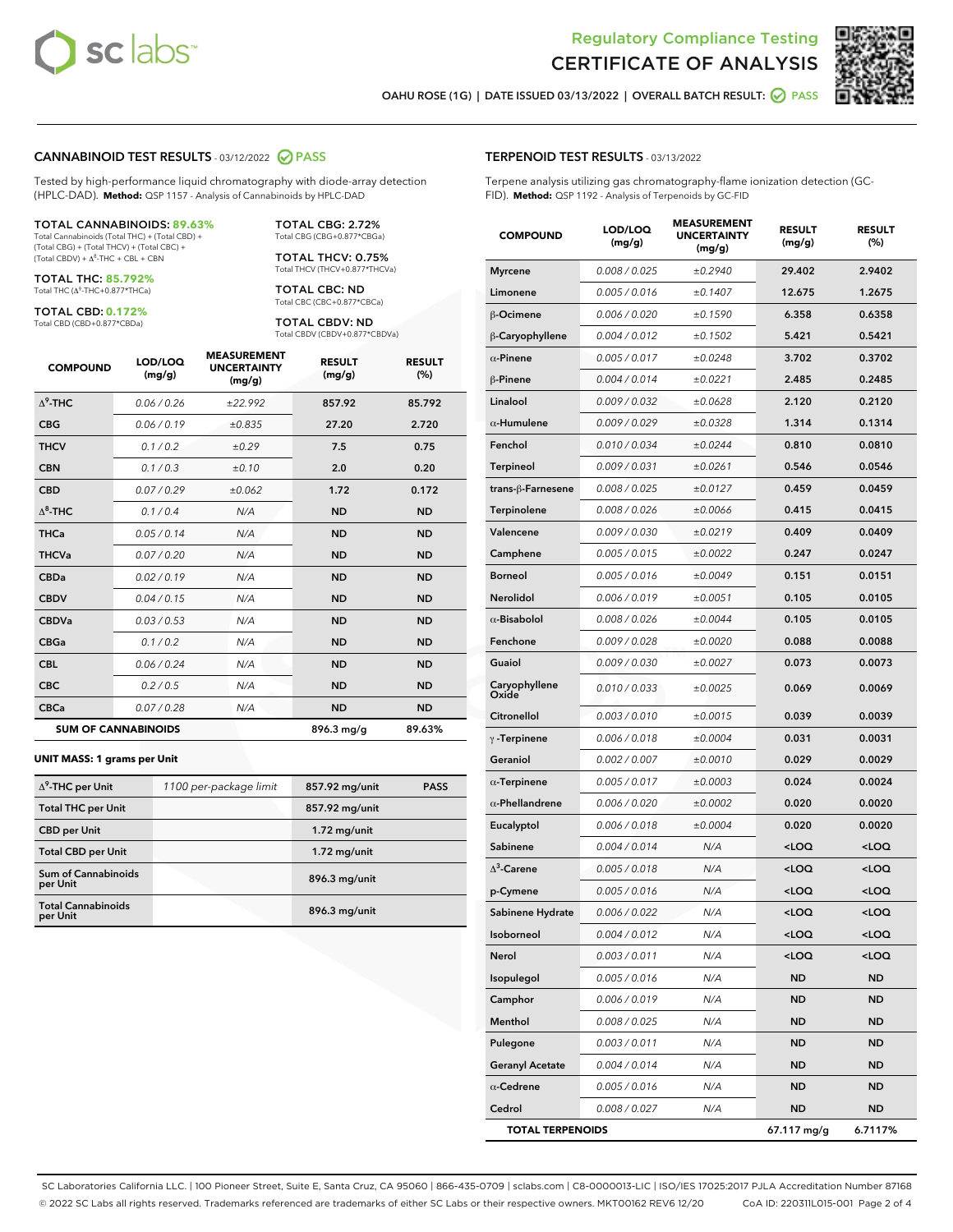



OAHU ROSE (1G) | DATE ISSUED 03/13/2022 | OVERALL BATCH RESULT:  $\bigcirc$  PASS

## CATEGORY 1 PESTICIDE TEST RESULTS - 03/13/2022 2 PASS

Pesticide and plant growth regulator analysis utilizing high-performance liquid chromatography-mass spectrometry (HPLC-MS) or gas chromatography-mass spectrometry (GC-MS). \*GC-MS utilized where indicated. **Method:** QSP 1212 - Analysis of Pesticides and Mycotoxins by LC-MS or QSP 1213 - Analysis of Pesticides by GC-MS

| <b>COMPOUND</b>             | LOD/LOQ<br>$(\mu g/g)$ | <b>ACTION</b><br><b>LIMIT</b><br>$(\mu g/g)$ | <b>MEASUREMENT</b><br><b>UNCERTAINTY</b><br>$(\mu g/g)$ | <b>RESULT</b><br>$(\mu g/g)$ | <b>RESULT</b> |
|-----------------------------|------------------------|----------------------------------------------|---------------------------------------------------------|------------------------------|---------------|
| Aldicarb                    | 0.03 / 0.08            | $\ge$ LOD                                    | N/A                                                     | <b>ND</b>                    | <b>PASS</b>   |
| Carbofuran                  | 0.02 / 0.05            | $\ge$ LOD                                    | N/A                                                     | <b>ND</b>                    | <b>PASS</b>   |
| Chlordane*                  | 0.03/0.08              | $\ge$ LOD                                    | N/A                                                     | <b>ND</b>                    | <b>PASS</b>   |
| Chlorfenapyr*               | 0.03/0.10              | $\ge$ LOD                                    | N/A                                                     | <b>ND</b>                    | <b>PASS</b>   |
| Chlorpyrifos                | 0.02/0.06              | $>$ LOD                                      | N/A                                                     | <b>ND</b>                    | <b>PASS</b>   |
| Coumaphos                   | 0.02 / 0.07            | $\ge$ LOD                                    | N/A                                                     | <b>ND</b>                    | <b>PASS</b>   |
| Daminozide                  | 0.02 / 0.07            | $\ge$ LOD                                    | N/A                                                     | <b>ND</b>                    | <b>PASS</b>   |
| <b>Dichlorvos</b><br>(DDVP) | 0.03/0.09              | $\ge$ LOD                                    | N/A                                                     | <b>ND</b>                    | <b>PASS</b>   |
| <b>Dimethoate</b>           | 0.03 / 0.08            | $\ge$ LOD                                    | N/A                                                     | <b>ND</b>                    | <b>PASS</b>   |
| Ethoprophos                 | 0.03/0.10              | $\ge$ LOD                                    | N/A                                                     | <b>ND</b>                    | <b>PASS</b>   |
| Etofenprox                  | 0.02 / 0.06            | $\ge$ LOD                                    | N/A                                                     | <b>ND</b>                    | <b>PASS</b>   |
| Fenoxycarb                  | 0.03/0.08              | $>$ LOD                                      | N/A                                                     | <b>ND</b>                    | <b>PASS</b>   |
| Fipronil                    | 0.03 / 0.08            | $\geq$ LOD                                   | N/A                                                     | <b>ND</b>                    | <b>PASS</b>   |
| Imazalil                    | 0.02 / 0.06            | $\ge$ LOD                                    | N/A                                                     | <b>ND</b>                    | <b>PASS</b>   |
| <b>Methiocarb</b>           | 0.02 / 0.07            | $\ge$ LOD                                    | N/A                                                     | <b>ND</b>                    | <b>PASS</b>   |
| Parathion-methyl            | 0.03/0.10              | $\ge$ LOD                                    | N/A                                                     | <b>ND</b>                    | <b>PASS</b>   |
| <b>Mevinphos</b>            | 0.03/0.09              | $\ge$ LOD                                    | N/A                                                     | <b>ND</b>                    | <b>PASS</b>   |
| Paclobutrazol               | 0.02 / 0.05            | $\geq$ LOD                                   | N/A                                                     | <b>ND</b>                    | <b>PASS</b>   |
| Propoxur                    | 0.03/0.09              | $>$ LOD                                      | N/A                                                     | <b>ND</b>                    | <b>PASS</b>   |
| Spiroxamine                 | 0.03 / 0.08            | $>$ LOD                                      | N/A                                                     | <b>ND</b>                    | <b>PASS</b>   |
| Thiacloprid                 | 0.03/0.10              | $\ge$ LOD                                    | N/A                                                     | <b>ND</b>                    | <b>PASS</b>   |

## CATEGORY 2 PESTICIDE TEST RESULTS - 03/13/2022 @ PASS

| <b>COMPOUND</b>          | LOD/LOQ<br>$(\mu g/g)$ | <b>ACTION</b><br><b>LIMIT</b><br>$(\mu g/g)$ | <b>MEASUREMENT</b><br><b>UNCERTAINTY</b><br>$(\mu g/g)$ | <b>RESULT</b><br>$(\mu g/g)$ | <b>RESULT</b> |
|--------------------------|------------------------|----------------------------------------------|---------------------------------------------------------|------------------------------|---------------|
| Abamectin                | 0.03/0.10              | 0.1                                          | N/A                                                     | <b>ND</b>                    | <b>PASS</b>   |
| Acephate                 | 0.02/0.07              | 0.1                                          | N/A                                                     | <b>ND</b>                    | <b>PASS</b>   |
| Acequinocyl              | 0.02/0.07              | 0.1                                          | N/A                                                     | <b>ND</b>                    | <b>PASS</b>   |
| Acetamiprid              | 0.02/0.05              | 0.1                                          | N/A                                                     | <b>ND</b>                    | <b>PASS</b>   |
| Azoxystrobin             | 0.02 / 0.07            | 0.1                                          | N/A                                                     | <b>ND</b>                    | <b>PASS</b>   |
| <b>Bifenazate</b>        | 0.01/0.04              | 0.1                                          | N/A                                                     | <b>ND</b>                    | <b>PASS</b>   |
| <b>Bifenthrin</b>        | 0.02 / 0.05            | 3                                            | N/A                                                     | <b>ND</b>                    | <b>PASS</b>   |
| <b>Boscalid</b>          | 0.03/0.09              | 0.1                                          | N/A                                                     | <b>ND</b>                    | <b>PASS</b>   |
| Captan                   | 0.19/0.57              | 0.7                                          | N/A                                                     | <b>ND</b>                    | <b>PASS</b>   |
| Carbaryl                 | 0.02/0.06              | 0.5                                          | N/A                                                     | <b>ND</b>                    | <b>PASS</b>   |
| Chlorantranilip-<br>role | 0.04/0.12              | 10                                           | N/A                                                     | <b>ND</b>                    | <b>PASS</b>   |
| Clofentezine             | 0.03/0.09              | 0.1                                          | N/A                                                     | <b>ND</b>                    | <b>PASS</b>   |

## CATEGORY 2 PESTICIDE TEST RESULTS - 03/13/2022 continued

| <b>COMPOUND</b>               | LOD/LOQ<br>(µg/g) | <b>ACTION</b><br><b>LIMIT</b><br>(µg/g) | <b>MEASUREMENT</b><br><b>UNCERTAINTY</b><br>$(\mu g/g)$ | <b>RESULT</b><br>(µg/g) | <b>RESULT</b> |
|-------------------------------|-------------------|-----------------------------------------|---------------------------------------------------------|-------------------------|---------------|
| Cyfluthrin                    | 0.12 / 0.38       | $\overline{c}$                          | N/A                                                     | <b>ND</b>               | <b>PASS</b>   |
| Cypermethrin                  | 0.11 / 0.32       | $\mathcal{I}$                           | N/A                                                     | <b>ND</b>               | <b>PASS</b>   |
| <b>Diazinon</b>               | 0.02 / 0.05       | 0.1                                     | N/A                                                     | <b>ND</b>               | <b>PASS</b>   |
| Dimethomorph                  | 0.03 / 0.09       | 2                                       | N/A                                                     | ND                      | <b>PASS</b>   |
| Etoxazole                     | 0.02 / 0.06       | 0.1                                     | N/A                                                     | ND                      | <b>PASS</b>   |
| Fenhexamid                    | 0.03 / 0.09       | 0.1                                     | N/A                                                     | <b>ND</b>               | <b>PASS</b>   |
| Fenpyroximate                 | 0.02 / 0.06       | 0.1                                     | N/A                                                     | <b>ND</b>               | <b>PASS</b>   |
| Flonicamid                    | 0.03 / 0.10       | 0.1                                     | N/A                                                     | <b>ND</b>               | <b>PASS</b>   |
| Fludioxonil                   | 0.03 / 0.10       | 0.1                                     | N/A                                                     | <b>ND</b>               | <b>PASS</b>   |
| Hexythiazox                   | 0.02 / 0.07       | 0.1                                     | N/A                                                     | <b>ND</b>               | <b>PASS</b>   |
| Imidacloprid                  | 0.04 / 0.11       | 5                                       | N/A                                                     | <b>ND</b>               | <b>PASS</b>   |
| Kresoxim-methyl               | 0.02 / 0.07       | 0.1                                     | N/A                                                     | ND                      | <b>PASS</b>   |
| <b>Malathion</b>              | 0.03 / 0.09       | 0.5                                     | N/A                                                     | <b>ND</b>               | <b>PASS</b>   |
| Metalaxyl                     | 0.02 / 0.07       | $\overline{c}$                          | N/A                                                     | <b>ND</b>               | <b>PASS</b>   |
| Methomyl                      | 0.03 / 0.10       | $\mathcal{I}$                           | N/A                                                     | ND                      | <b>PASS</b>   |
| Myclobutanil                  | 0.03 / 0.09       | 0.1                                     | N/A                                                     | <b>ND</b>               | <b>PASS</b>   |
| Naled                         | 0.02 / 0.07       | 0.1                                     | N/A                                                     | <b>ND</b>               | <b>PASS</b>   |
| Oxamyl                        | 0.04 / 0.11       | 0.5                                     | N/A                                                     | ND                      | <b>PASS</b>   |
| Pentachloronitro-<br>benzene* | 0.03 / 0.09       | 0.1                                     | N/A                                                     | <b>ND</b>               | <b>PASS</b>   |
| Permethrin                    | 0.04 / 0.12       | 0.5                                     | N/A                                                     | <b>ND</b>               | <b>PASS</b>   |
| Phosmet                       | 0.03 / 0.10       | 0.1                                     | N/A                                                     | ND                      | <b>PASS</b>   |
| Piperonyl<br><b>Butoxide</b>  | 0.02 / 0.07       | 3                                       | N/A                                                     | <b>ND</b>               | <b>PASS</b>   |
| Prallethrin                   | 0.03 / 0.08       | 0.1                                     | N/A                                                     | <b>ND</b>               | <b>PASS</b>   |
| Propiconazole                 | 0.02 / 0.07       | 0.1                                     | N/A                                                     | <b>ND</b>               | <b>PASS</b>   |
| Pyrethrins                    | 0.04 / 0.12       | 0.5                                     | N/A                                                     | <b>ND</b>               | <b>PASS</b>   |
| Pyridaben                     | 0.02 / 0.07       | 0.1                                     | N/A                                                     | <b>ND</b>               | <b>PASS</b>   |
| Spinetoram                    | 0.02 / 0.07       | 0.1                                     | N/A                                                     | <b>ND</b>               | <b>PASS</b>   |
| Spinosad                      | 0.02 / 0.07       | 0.1                                     | N/A                                                     | ND                      | <b>PASS</b>   |
| Spiromesifen                  | 0.02 / 0.05       | 0.1                                     | N/A                                                     | <b>ND</b>               | <b>PASS</b>   |
| Spirotetramat                 | 0.02 / 0.06       | 0.1                                     | N/A                                                     | <b>ND</b>               | <b>PASS</b>   |
| Tebuconazole                  | 0.02 / 0.07       | 0.1                                     | N/A                                                     | ND                      | <b>PASS</b>   |
| Thiamethoxam                  | 0.03 / 0.10       | 5                                       | N/A                                                     | <b>ND</b>               | <b>PASS</b>   |
| Trifloxystrobin               | 0.03 / 0.08       | 0.1                                     | N/A                                                     | <b>ND</b>               | <b>PASS</b>   |

SC Laboratories California LLC. | 100 Pioneer Street, Suite E, Santa Cruz, CA 95060 | 866-435-0709 | sclabs.com | C8-0000013-LIC | ISO/IES 17025:2017 PJLA Accreditation Number 87168 © 2022 SC Labs all rights reserved. Trademarks referenced are trademarks of either SC Labs or their respective owners. MKT00162 REV6 12/20 CoA ID: 220311L015-001 Page 3 of 4